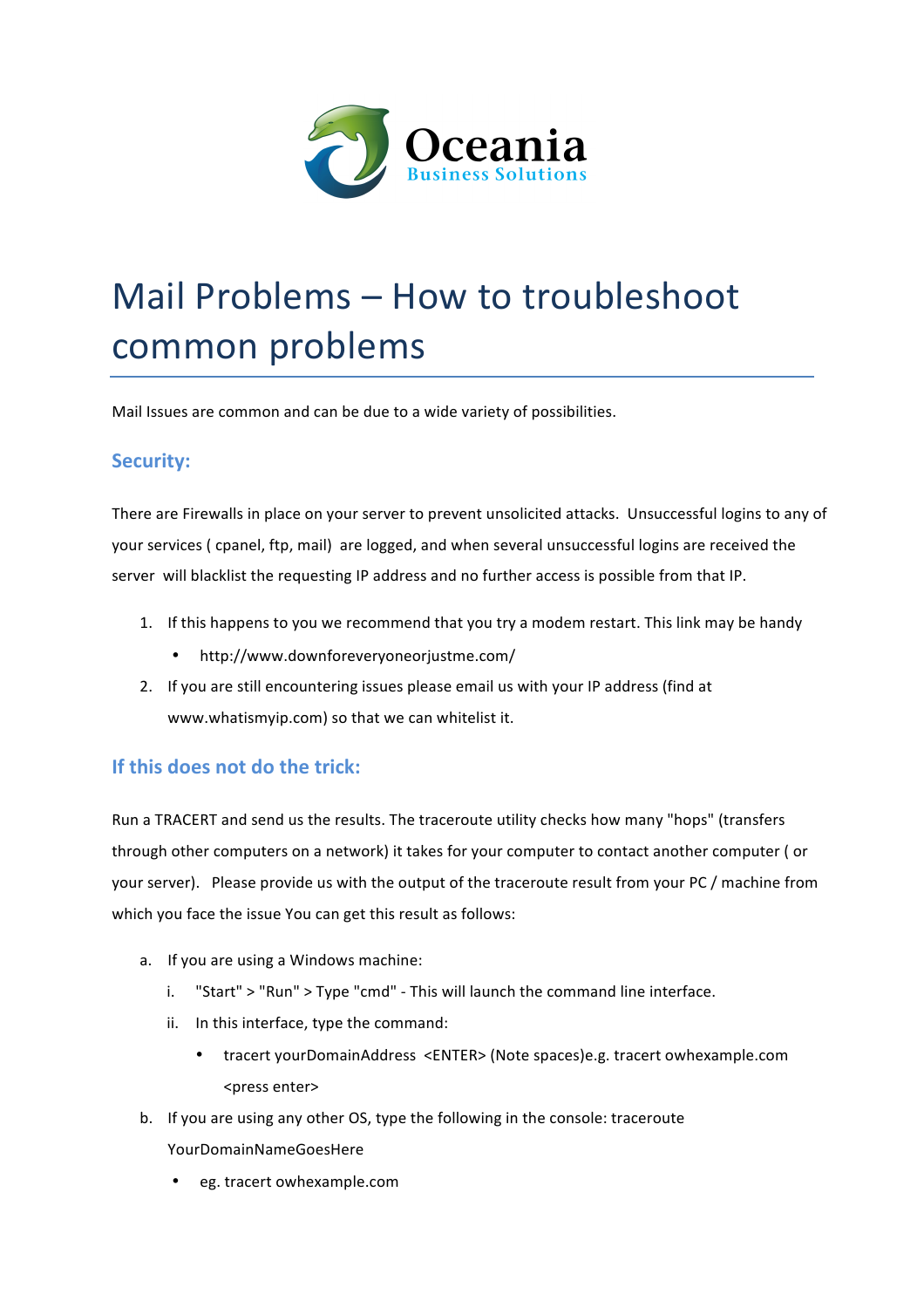after the prompt you should see something similar to the following:

Tracing route to owhexample.com [162.213.10.34] over a maximum of 30 hops:

1  $\leq$ 1 ms  $\leq$ 1 ms  $\leq$ 1 ms router.asus.com [192.168.1.1] 2 29 ms 29 ms 29 ms 202-93-105-28.static.dsl.net.au [202.93.105.28] 3 30 ms 30 ms 30 ms 202.93.109.248 4 30 ms 30 ms 30 ms 202.68.67.149 5 31 ms 33 ms 30 ms xe-5-1-0.r05.sydnau01.au.bb.gin.ntt.net [202.68.64.162] 6 172 ms 172 ms 172 ms as-2.r02.lsanca03.us.bb.gin.ntt.net [129.250.3.192] 7 173 ms 172 ms 172 ms xe-0-0-7.r21.lsanca03.us.bb.gin.ntt.net [129.250.2.189] 8 172 ms 173 ms 173 ms ae-2.r05.lsanca03.us.bb.gin.ntt.net [129.250.5.86] 9 174 ms 174 ms 174 ms be2914.ccr21.lax04.atlas.cogentco.com [154.54.10.29] 10 174 ms 173 ms 173 ms be2017.ccr22.lax01.atlas.cogentco.com [154.54.0.238] 11 210 ms 210 ms 210 ms be2066.ccr22.iah01.atlas.cogentco.com [154.54.7.53] 12 215 ms 214 ms 214 ms be2146.ccr22.dfw01.atlas.cogentco.com [154.54.25.242] 13 222 ms 222 ms 222 ms be2010.ccr22.mci01.atlas.cogentco.com [154.54.46.217] 14 235 ms 235 ms 235 ms be2157.ccr42.ord01.atlas.cogentco.com [154.54.6.118] 15 250 ms 249 ms 249 ms be2080.ccr22.yyz02.atlas.cogentco.com [154.54.42.6] 16 248 ms 248 ms 248 ms te0-0-2-3.rcr12.b011027-3.yyz02.atlas.cogentco.com 154.54.43.90] 17 248 ms 248 ms 248 ms 154.24.18.146 18 250 ms 250 ms 250 ms gi3-1.cogent.toronto.yyz002.datacenterscanada.com [38.104.158.194] 19 250 ms 249 ms 250 ms static-199-7-239-117.ptr.terago.net [199.7.239.117] 20 250 ms 250 ms 250 ms static-162-213-8-78.ptr.terago.net [162.213.8.78] 21 249 ms 249 ms 249 ms southern.oceania.com.au [162.213.10.34] Trace complete. 

The first column, the hop count, represents the number of stops your information has made along the route to attempt to contact the other computer.

The next three columns are the round-trip times in milliseconds for three different attempts to reach the destination. The last column is the name of the host / or server that responded to the request. In this example our southern.oceania.com.au server.

In many cases, our network technician will need to analyze your problem further.

Typically run tracert once to your domain name and once to any ip of your choice. Please email the result(s) to support@oceaniawebhosting.com.au for further diagnosis or call us on 1300 301 990